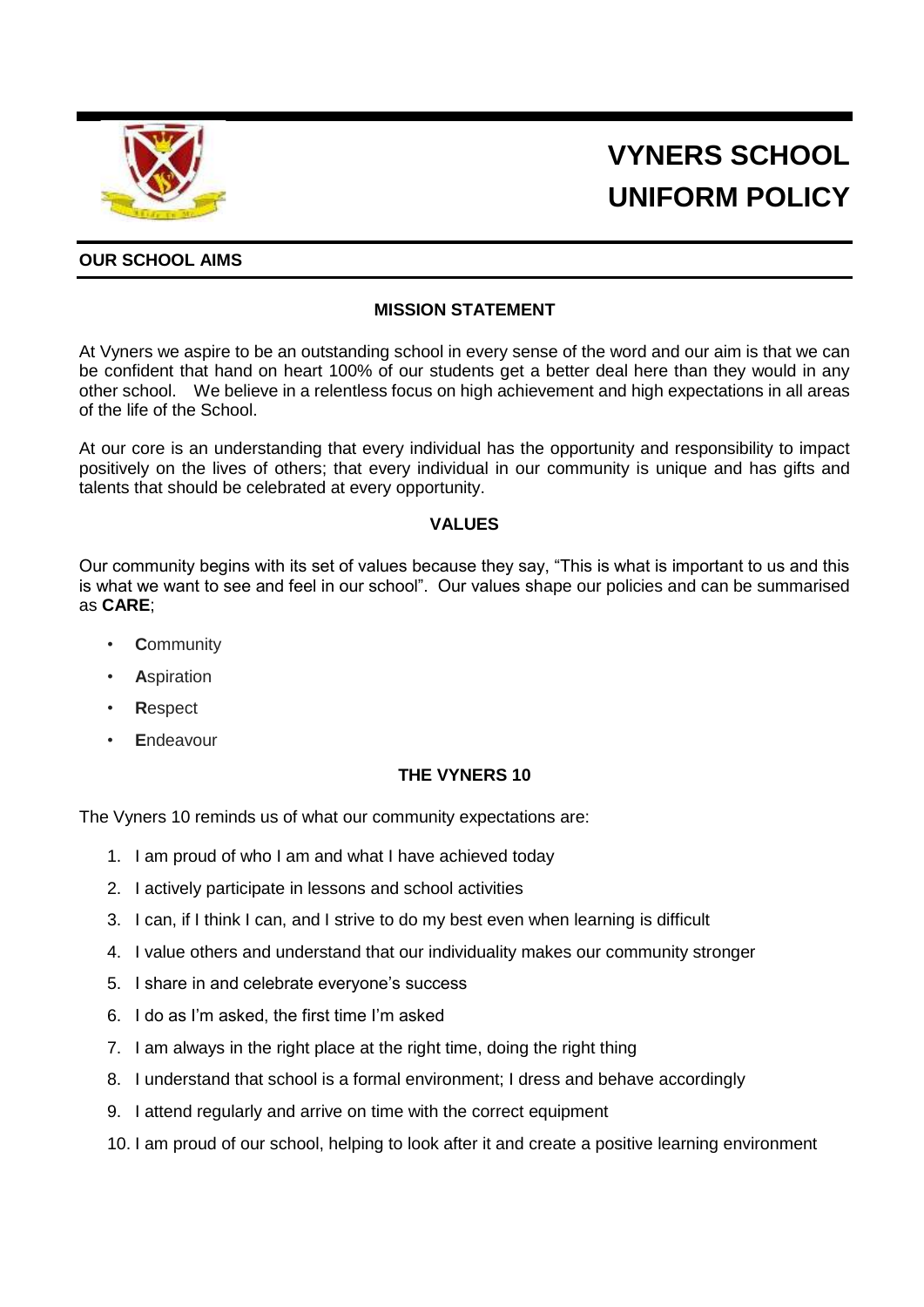#### **UNIFORM POLICY STATEMENT**

It is our policy that all children should wear the Vyners School uniform with pride when attending school, on their way to and from school or when participating in school-organised events outside normal school hours.

#### **UNIFORM POLICY AIMS**

Our policy is based on the notion that a school uniform:

- promotes a sense of pride in the school;
- engenders a feeling of community and belonging;
- is practical and smart;
- identifies the students with the school;
- ensures students feel equal to their peers in terms of appearance;
- is regarded as suitable, and good value for money, by most parents;
- has been designed with health and safety in mind;
- is inclusive at all levels  $-$  socially, culturally and religiously.

#### **CLOTHING LIST**

#### **STUDENTS IN YEARS 7-11**

A range of uniform items is available from the following suppliers:

| <b>Beat School Uniforms</b>        | Uniform 4 Kids (Pullens) |
|------------------------------------|--------------------------|
| Unit 1                             | 50 High Street           |
| <b>Paramount Industrial Estate</b> | Northwood.               |
| Sandown Road                       | HA6 1BL                  |
| Watford WD24 7XZ                   |                          |
|                                    | Tel 01923 840050         |
| Tel: 0844 879 7288                 |                          |
| www.beatschooluniforms.co.uk       | www.uniform4kids.com     |
|                                    |                          |

Parents are advised **not** to buy items from other, non-approved, suppliers. The School will continue to issue consequences to students who are wearing the wrong uniform, even if those items were purchased in good faith from other suppliers.

The school has paid careful regard to the recently issued statutory guidance from the Department for Education on school uniform provision. Clarity has been provided on where items are compulsory/ optional and where items can be purchased from non-specialist suppliers.

If, for any reason, it is felt necessary for a student to wear anything other than specified uniform, he/she should bring a note asking permission to do so before it is worn.

All clothing and belongings should be clearly marked with the student's name. This enables mislaid items to be quickly returned to their owner. The school regularly disposes of unclaimed and unnamed lost property items.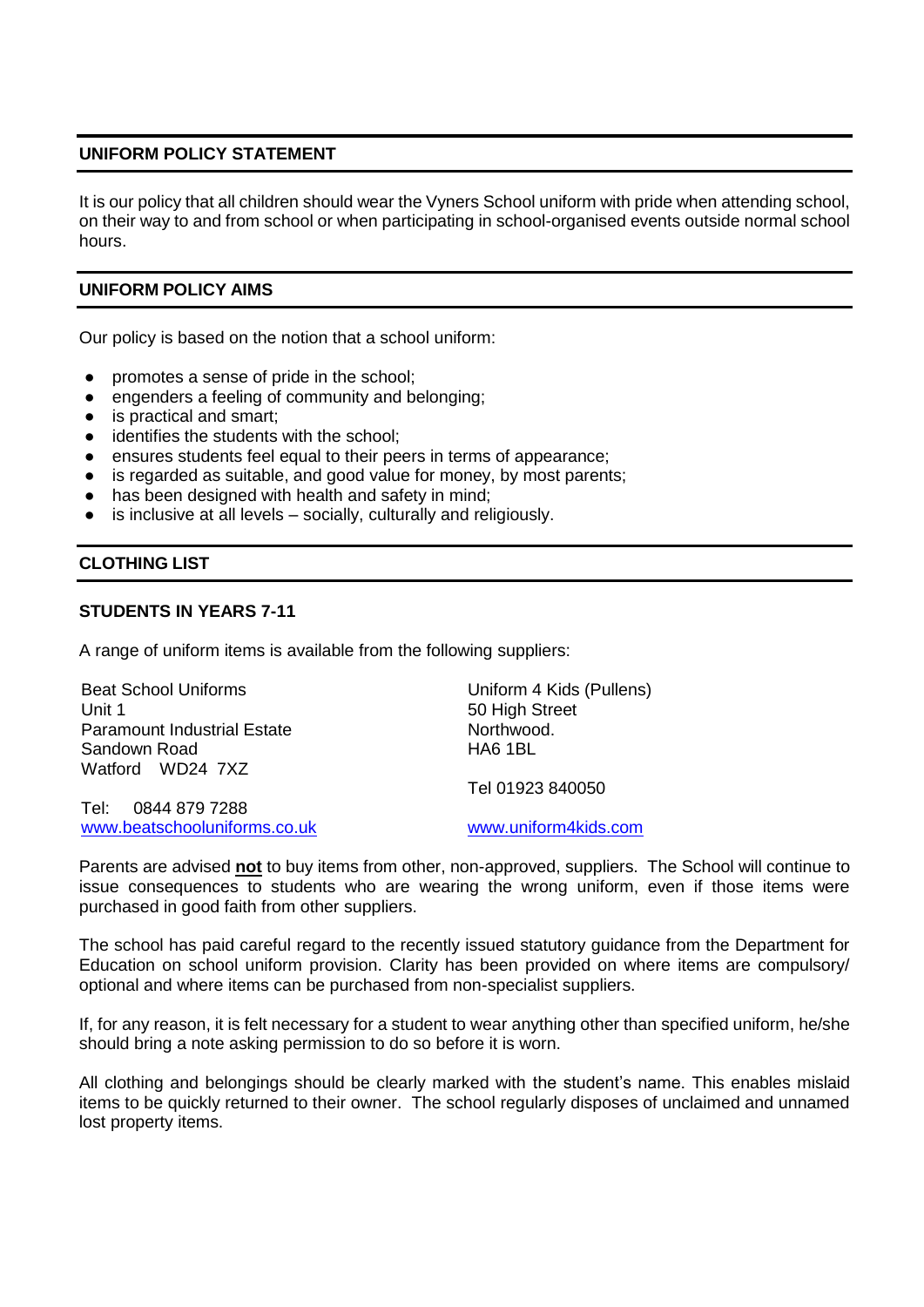#### **1. OUTDOOR CLOTHING**

- a. The school blazer must be worn by students at all times including journeys to and from school.
- b. The school tie should be worn at all times, including to and from school.
- c. Other outdoor clothing should be restricted to a plain raincoat, overcoat or anorak. For road safety, detachable fluorescent bands or strips are strongly encouraged on dark mornings and evenings. Hoodies or coats with logos are not permitted.
- d. If a scarf is required, it should be in the school colours of plain bottle green or black.
- e. It is recommended that parents of cyclists insist that students use fluorescent arm bands and helmets.

# **2. INDOOR CLOTHING**

|    | <b>ALL STUDENTS</b>                                                                                                                                                                                                                                                                                                                                                                                                                                                                                                                                                                                                                                                                                                       | Compulsory<br>item? | To be<br>purchased<br>from<br>official<br>stockists? |
|----|---------------------------------------------------------------------------------------------------------------------------------------------------------------------------------------------------------------------------------------------------------------------------------------------------------------------------------------------------------------------------------------------------------------------------------------------------------------------------------------------------------------------------------------------------------------------------------------------------------------------------------------------------------------------------------------------------------------------------|---------------------|------------------------------------------------------|
| a. | The school blazer must be worn in school by all students                                                                                                                                                                                                                                                                                                                                                                                                                                                                                                                                                                                                                                                                  | Y                   | Y                                                    |
| b. | The school tie must be worn by all students. The design of the tie will vary<br>depending on which tutorial/house students belong. When tied, the<br>school logo should be clearly visible beneath the knot. Parents of transferring<br>Year 6-7 students will be informed of their child's tutorial at the New Parents'<br>Meeting in July. For mid-term admissions, parents will be informed on<br>confirmation of accepting a place in the school.                                                                                                                                                                                                                                                                     | Y                   | Y                                                    |
| C. | Plain white shirt or blouse with a collar suitable for a tie in non-transparent<br>fabric (not Aertex, cheesecloth, etc.). Shirts must be tucked into the<br>waistband of the skirt/trousers and all buttons should be done up, including<br>the top button. They should have either long sleeves or short sleeves, but<br>must not be sleeveless, and there should be no trimmings. Vests or T-shirts<br>worn under shirts/blouses should be plain white. A clean shirt/blouse should<br>be available for any official school function.                                                                                                                                                                                  | Y                   | N                                                    |
| d. | Pullovers are not essential as the buildings are always well heated. If worn,<br>they should be purchased from one of our uniform suppliers and carry the<br>school logo.                                                                                                                                                                                                                                                                                                                                                                                                                                                                                                                                                 | N                   | Y                                                    |
| е. | Shoes should be plain black, flat or lace-up styles, with closed toes and heels.<br>Canvas plimsolls, ankle boots, 'Kicker' style boots, Vans style leather<br>plimsolls or black leather trainers are not allowed. Training shoes may only<br>be worn during PE or games activities, or when a Year Leader has agreed<br>their use for special medical reasons when a doctor's note will be required.<br>Boots may be worn to and from school in the winter, but not around the school<br>buildings and such boots should not have hardened toe-caps or studded<br>soles. Shoe soles may not exceed 1cm and heel height may not exceed 5cms<br>when measured at the back of the heel. Because of slippery staircases and | Y                   | $\overline{N}$                                       |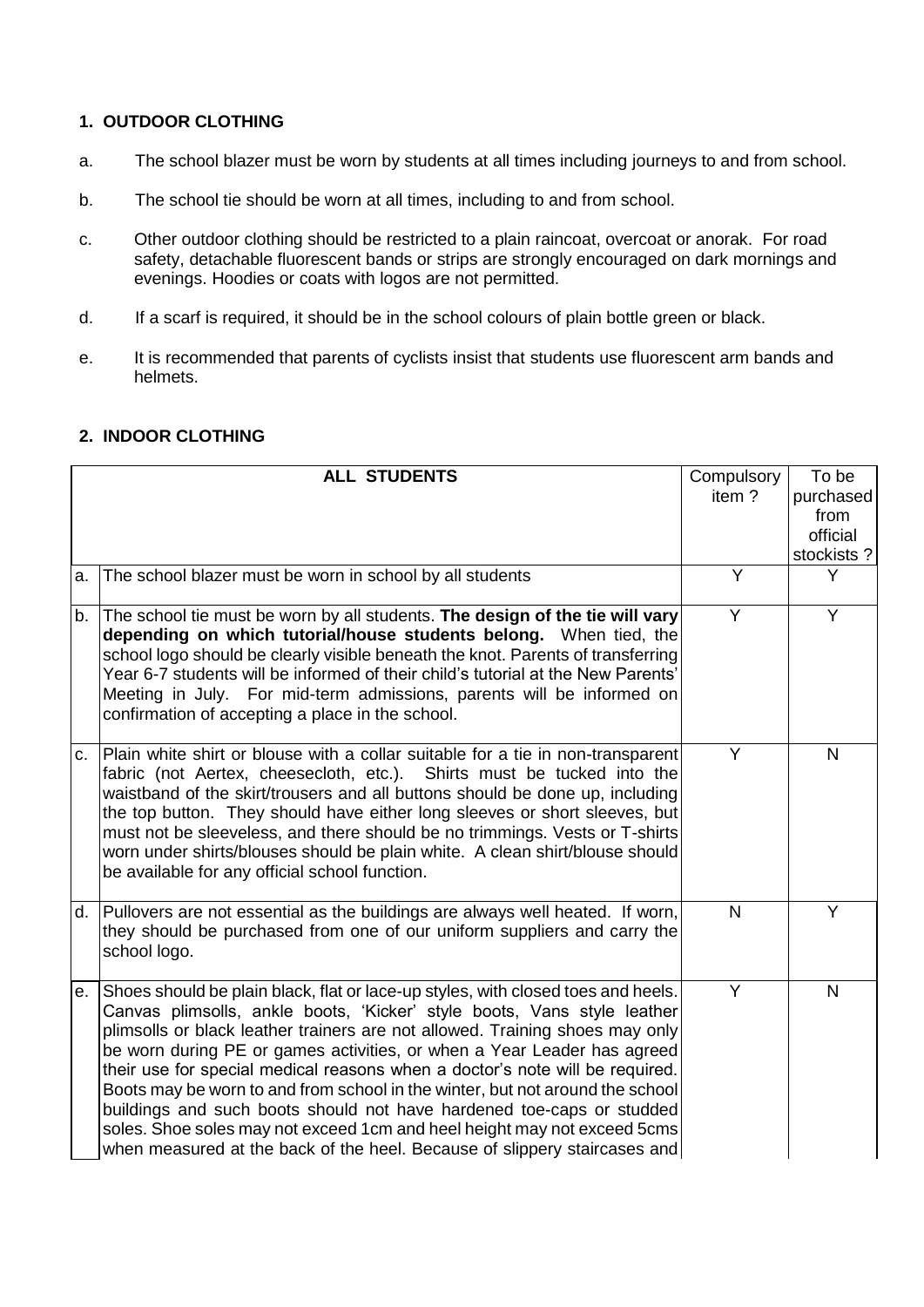|    | the particular danger of accidents in practical rooms and laboratories, all<br>sandals, open front or sling-back style shoes are not permitted. Stiletto heels<br>are never acceptable.                                                                                                                                                                                                |   |   |
|----|----------------------------------------------------------------------------------------------------------------------------------------------------------------------------------------------------------------------------------------------------------------------------------------------------------------------------------------------------------------------------------------|---|---|
|    | EITHER:                                                                                                                                                                                                                                                                                                                                                                                |   |   |
| f. | Plain black trousers of worsted or Terylene or similar fabric. Trousers should<br>be smart, suit-style and have a waistband. They must be worn around the<br>waist and not any lower. Extremes of style must not be worn. They should<br>not be tight-fitting around the legs. Similarly, they should not be 'drain-pipe',<br>flared or 'boot-cut' in style. Jeans must never be worn. |   | N |
|    | OR:                                                                                                                                                                                                                                                                                                                                                                                    |   |   |
|    | Pleated school skirt of approximately knee length in plain dark bottle green to<br>match the blazer. The skirt must be of the agreed style and should not be<br>folded or rolled over at the top.                                                                                                                                                                                      | Υ |   |
| g. | Tights or socks should be worn. Tights should be of a plain style in black. If<br>socks are worn, they should be plain white ankle socks (not trainer socks). If<br>trousers are worn, socks should be plain black or dark grey.                                                                                                                                                       |   | N |

# **3. PHYSICAL EDUCATION CLOTHING**

|     |                                                                                             | Compulsory<br>item?                | To be<br>purchased<br>from<br>official<br>stockists? |
|-----|---------------------------------------------------------------------------------------------|------------------------------------|------------------------------------------------------|
| a.  | Rugby shirt – bottle green/scarlet/white panels (compulsory for students<br>taught Rugby) * | Y (if taught<br>Rugby)             | Υ                                                    |
| b.  | Hooded top – bottle green/scarlet/white panels, embroidered with school<br>logo *           | N (but strongly<br>recommended)    | Y                                                    |
| c.  | Sports trousers OR leggings                                                                 | N                                  | Υ                                                    |
| d.  | Sports Top – bottle green/scarlet/white panels, embroidered with school<br>logo *           | Y                                  | Y                                                    |
| le. | Shorts OR Skort- bottle green/scarlet/white panels                                          | Y                                  | Y                                                    |
| f.  | Socks – bottle green with red VYNERS text                                                   | Y                                  | Y                                                    |
| g.  | <b>Trainers</b>                                                                             | Y                                  | N                                                    |
| h.  | <b>Football boots</b>                                                                       | Y (if taught<br>football or rugby) | N                                                    |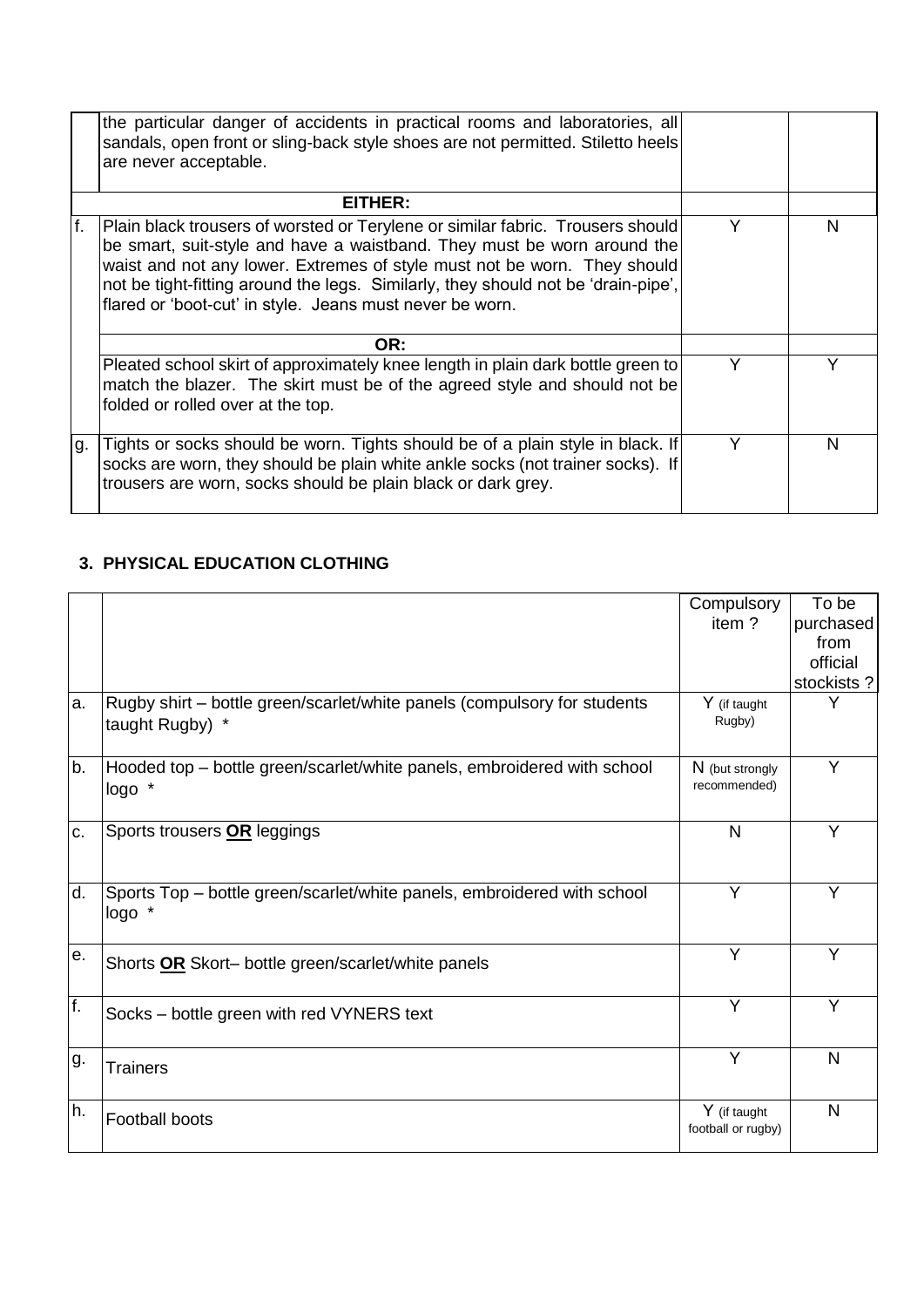| $\cdot$ | Shinpads and mouth guard |  |
|---------|--------------------------|--|
|         |                          |  |
|         |                          |  |

\* Option to have initials printed on right breast in white

All PE clothing, including boots and trainers, should be clearly named both on the inside and outside of the garments (initials not sufficient) in order to enable the PE staff to identify misplaced kit easily.

PE kit must be kept in an appropriate sports bag and labelled clearly. All kit must be taken home regularly to be washed.

#### **4. OTHER ITEMS OF CLOTHING AND EQUIPMENT**

- a. Jewellery. This may not be worn apart from a wrist watch. If ears are pierced then only one small plain gold or silver coloured stud may be worn in either one or each ear lobe. No sparkles or coloured studs are allowed. No other piercings are allowed, including, but not limited to, piercings in the nose, eyebrow, tongue, lips etc Earrings and watches must be removed for PE or covered with tape. The school can accept no responsibility for losses of jewellery. Students will be asked to remove any unacceptable jewellery immediately or be placed into a C4 internal exclusion until such time as it can be removed. If any items of jewellery are confiscated from a student 3 times, the student will receive a C4 for deliberate defiance.
- b. Every student will require a sturdy carrying bag or rucksack to ensure that books, which are the property of the school, are not damaged when taken home for homework. (Students will be held responsible for the good order and care of school books and will be required to replace any books which may be lost or damaged). Cyclists should ensure that they have a safe and adequate place to carry their bags whilst riding.
- c. Those students who rent a school locker are strongly advised to have a sturdy key ring on which to store the key. Locker keys are, by their nature, small and can be easily lost. Lost keys must be replaced at a cost of £5 per key.

#### **5. HAIR STYLES**

Extremes of hairstyle are not acceptable. These include unnatural hair dye, shaved heads, Mohicans or shaven patterns or lines, including those made in partings. Hair must be one natural colour and a "grade 2" haircut is the shortest allowed. No lines or shapes are permitted to be shaved into eyebrows. Any decision regarding 'extreme' haircuts will be left to the discretion of the Headteacher.

# **6. MAKE-UP AND NAILS**

Make-up, false eyelashes and nail varnish (including Shellac, gel and nail extensions) should not be worn. Students found to be wearing artificial nails / nail varnish will be asked to immediately remove ordinary nail varnish and/or cut nails to an acceptable length. Where nails need specialist removal, this will need to be done by the following day and the student will be placed into an immediate C4 internal exclusion until such time as they are removed.

#### **7. LOST PROPERTY**

This is located in Student Services. Please ensure that all items are clearly labelled. Students will be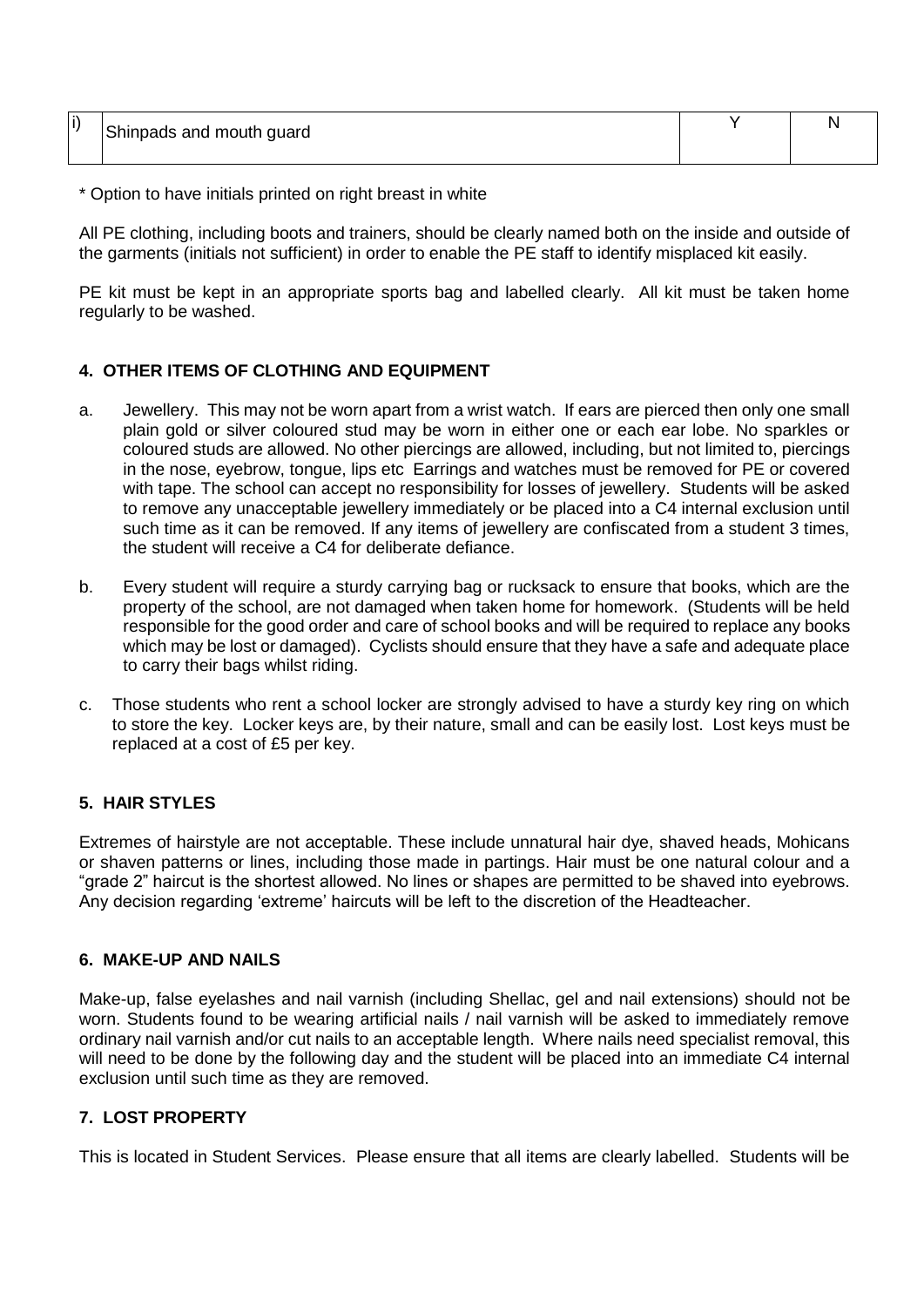notified when named items are in lost property. It is their responsibility to collect items. Items not collected, or not named, will be disposed of every half term.

# **8. SIXTH FORM UNIFORM**

All Sixth Form students should wear business style clothing when attending school, on their way to and from school or when participating in school-organised events outside normal school hours.

All students must wear a suit or jacket and plain trousers or skirt, a shirt and tie or blouse/plain top. If a jumper is worn then it should be a V neck, also in a plain colour which can be worn beneath a jacket. No sweatshirts, hoodies, denim or trainers are permitted. Lanyards must be visible at all times when walking around school and in all lessons unless a practical lesson warrants removal.

#### **Practical Uniform**

Some students in the 6<sup>th</sup> Form take part in practical subjects, for which wearing formal dress is not appropriate. The dress code in such subjects is as follows:

| <b>PE</b>                 | In days where they have theory lessons, students must wear the<br>normal 6 <sup>th</sup> form 'business' uniform (see above).<br>For practical lessons, students should wear:<br>Plain black (ie unbranded) leggings/jogging bottoms OR<br>official PE trousers / leggings (available from an official<br>stockist)<br>A plain (i.e. unbranded) black T shirt OR official black sports<br>top and an official black hoodie. Both items are available, |
|---------------------------|-------------------------------------------------------------------------------------------------------------------------------------------------------------------------------------------------------------------------------------------------------------------------------------------------------------------------------------------------------------------------------------------------------------------------------------------------------|
|                           | at a range of price points, from our official stockists.<br>Other hoodies, including leaver and ski trip hoodies are not<br>acceptable. Sports tour hoodies may however be worn.                                                                                                                                                                                                                                                                      |
| Art                       | Students should wear plain black (i.e. unbranded)<br>leggings/jogging bottoms OR official PE trousers / leggings<br>(available from an official stockist)                                                                                                                                                                                                                                                                                             |
|                           | This should be worn with a plain (i.e. unbranded) black t-shirt OR<br>polo top and an official school hoodie. This may be their sports<br>hoodie from Year 11 or an official black hoodie (with the school<br>crest) available from an official stockist.                                                                                                                                                                                             |
|                           | Leaver / ski trip hoodies are not acceptable.                                                                                                                                                                                                                                                                                                                                                                                                         |
| Drama and Performing Arts | Students should wear plain black (i.e. unbranded)<br>leggings/jogging bottoms OR official PE trousers / leggings<br>(available from an official stockist)                                                                                                                                                                                                                                                                                             |
|                           | This should be worn with a plain (i.e. unbranded) black t-shirt OR<br>polo top and a black school hoodie (with the school crest)<br>available from an official stockist.                                                                                                                                                                                                                                                                              |